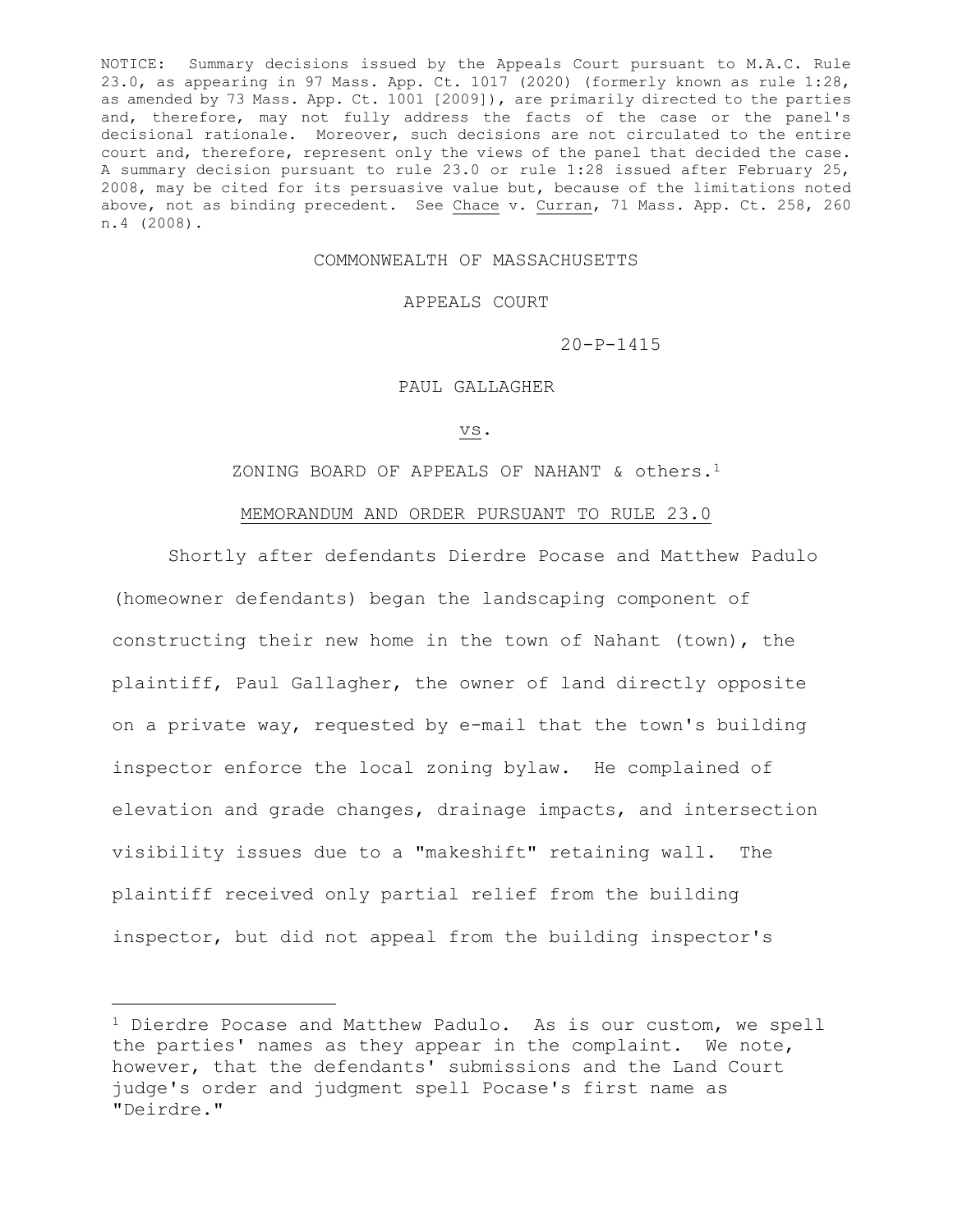decision. The issue before us is whether the zoning scheme allowed the plaintiff to file another request for enforcement some nine months later when changes to the topography were more apparent, multiple retaining walls had been installed in different areas of the property without a permit, and the actions previously taken by the building inspector in ordering the private defendants to move the wall near the intersection allegedly had not eliminated the corner visibility zoning infraction.

A judge of the Land Court determined that, with the exception of the absence of a permit for some of the retaining walls, because the plaintiff failed to appeal from the building inspector's response to the first request for enforcement, the town's zoning board of appeals (board) and the Land Court lacked jurisdiction over the second request. The plaintiff appeals. We vacate so much of the judgment as declined to exercise jurisdiction over the plaintiff's second enforcement request regarding grading and corner visibility, and ordered that the board's decision be annulled. We remand the case for further proceedings consistent with this memorandum and order. We affirm the judgment in all other respects.

Background. The homeowner defendants' property is bounded by Wilson Road to the north, Wilson Avenue to the east, and Linda Lane to the west. The plaintiff owns the property across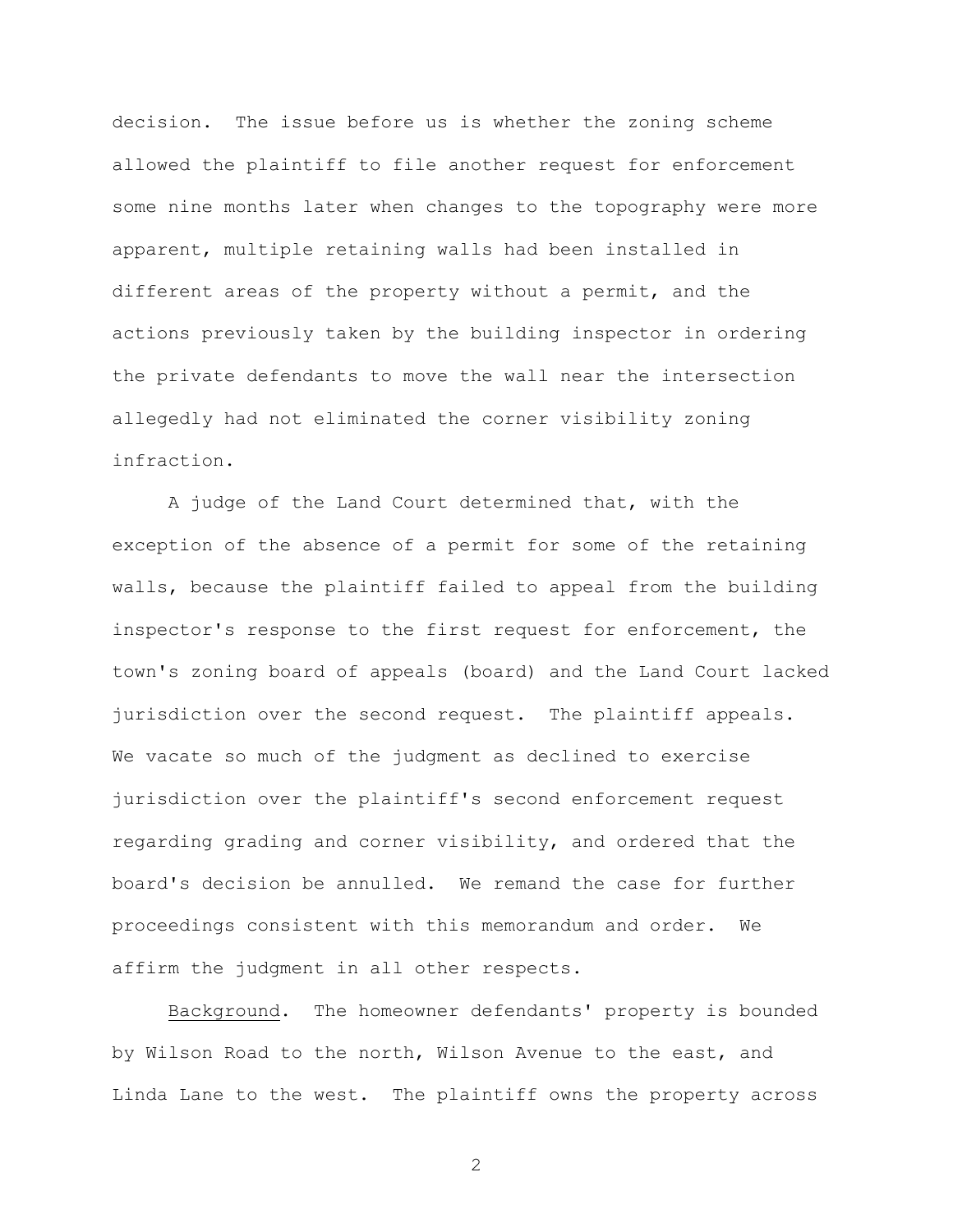Wilson Avenue, a narrow lane, from the homeowner defendants' property. The plaintiff's home is very close to the lot line of Wilson Avenue and Wilson Road. Before construction, the homeowner defendants' property sloped downwards from back to front. Pictures contained in the record reveal a gradual slope in the area where the plaintiff's property aligns with the homeowner defendants' property with little to no difference between the defendants' original property elevation and the abutting roads' elevation.

A building permit issued on August 4, 2017, for a new home on the homeowner defendants' property. By e-mail dated September 11, 2017, to the building inspector, the plaintiff complained about the property's newly elevated topography and grading, which he alleged had been raised some four feet at the intersection of Wilson Road and Wilson Avenue; the homeowner defendants' failure to retain the natural character of the landscape as required by the town's zoning bylaw (bylaw); a "makeshift" retaining wall that impaired visibility at the intersection; and the effects of topographical changes on drainage. The building inspector responded by e-mail on September 13, 2017, noting that he had visited the site and opining that the zoning bylaw "allows a retaining wall up to six feet in height which contradicts the mandate to keep the grade as natural as possible." The building inspector also disagreed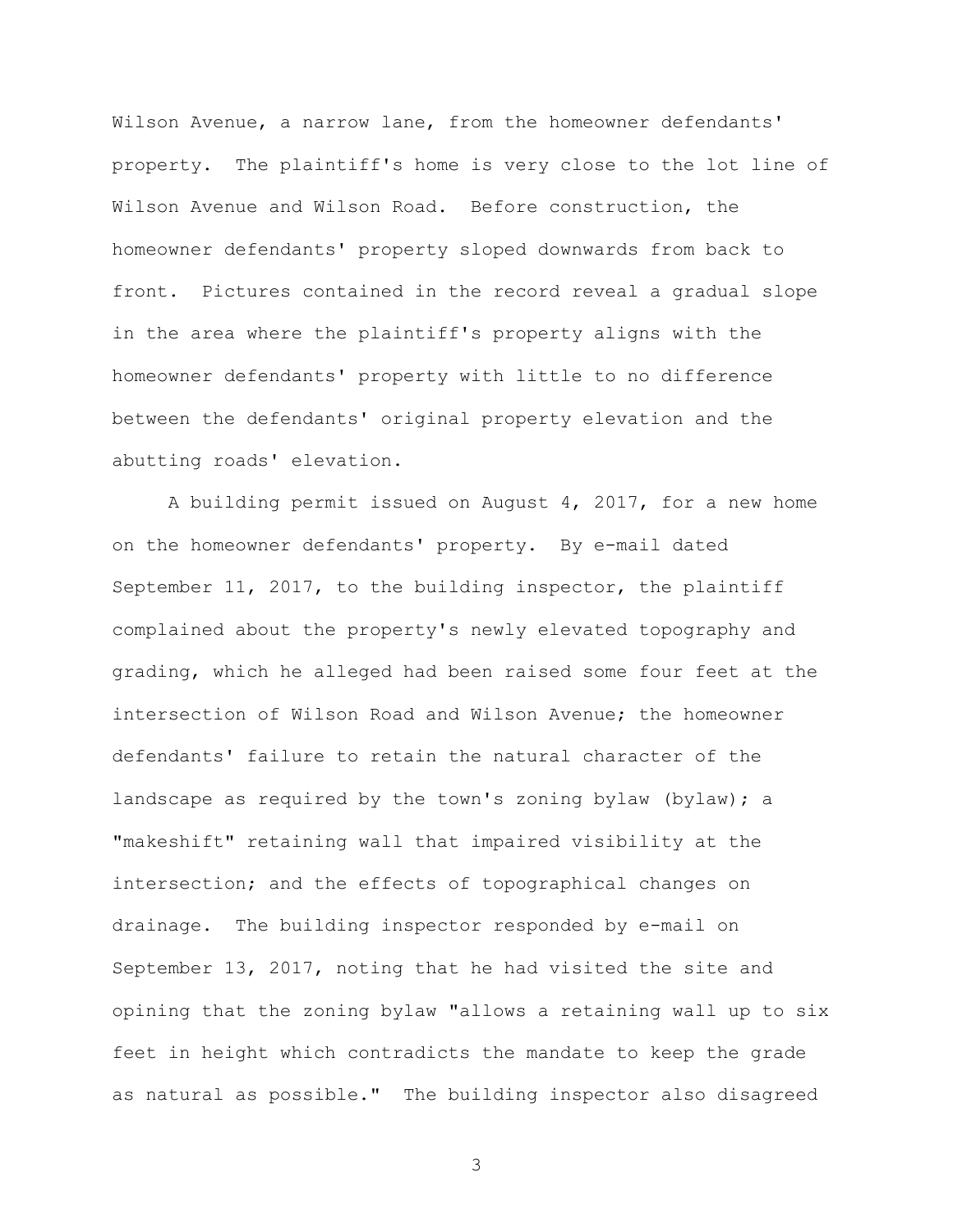with the assertion that drainage on Wilson Avenue would be adversely affected. However, the building inspector promised that, as "to visibility at the corner, I will address that issue with the homeowner and contractor." Though he expressed his disagreement with the building inspector's interpretation of the mandate to retain the landscape's natural character in a followup e-mail on September 13, the plaintiff did not appeal from the building inspector's response to the plaintiff's e-mails.

The plaintiff followed up with a formal request for zoning enforcement dated September 25, 2017, again raising issues related to elevation of the grading, retaining walls, and visibility at the corner. On October 6, 2017, the building inspector replied by letter. This time he said that the zoning bylaw requires that the landscape character of a lot shall be preserved in its natural state, "IN SO FAR AS PRACTICABLE," and that because the zoning bylaw allows retaining walls as high as six feet, "only changes in grade greater than [six] feet should not be considered 'NOT PRACTICABLE.'"2 He also reported that he had spoken to the homeowner defendants about the plaintiff's

<sup>2</sup> Contrary to the building inspector's position, we see no conflict between the zoning bylaw provision allowing retaining walls of a certain height and the provision requiring the character of a lot to be preserved in its natural state insofar as practicable. What is practicable for any particular lot does not necessarily turn on the height of the highest allowable retaining wall.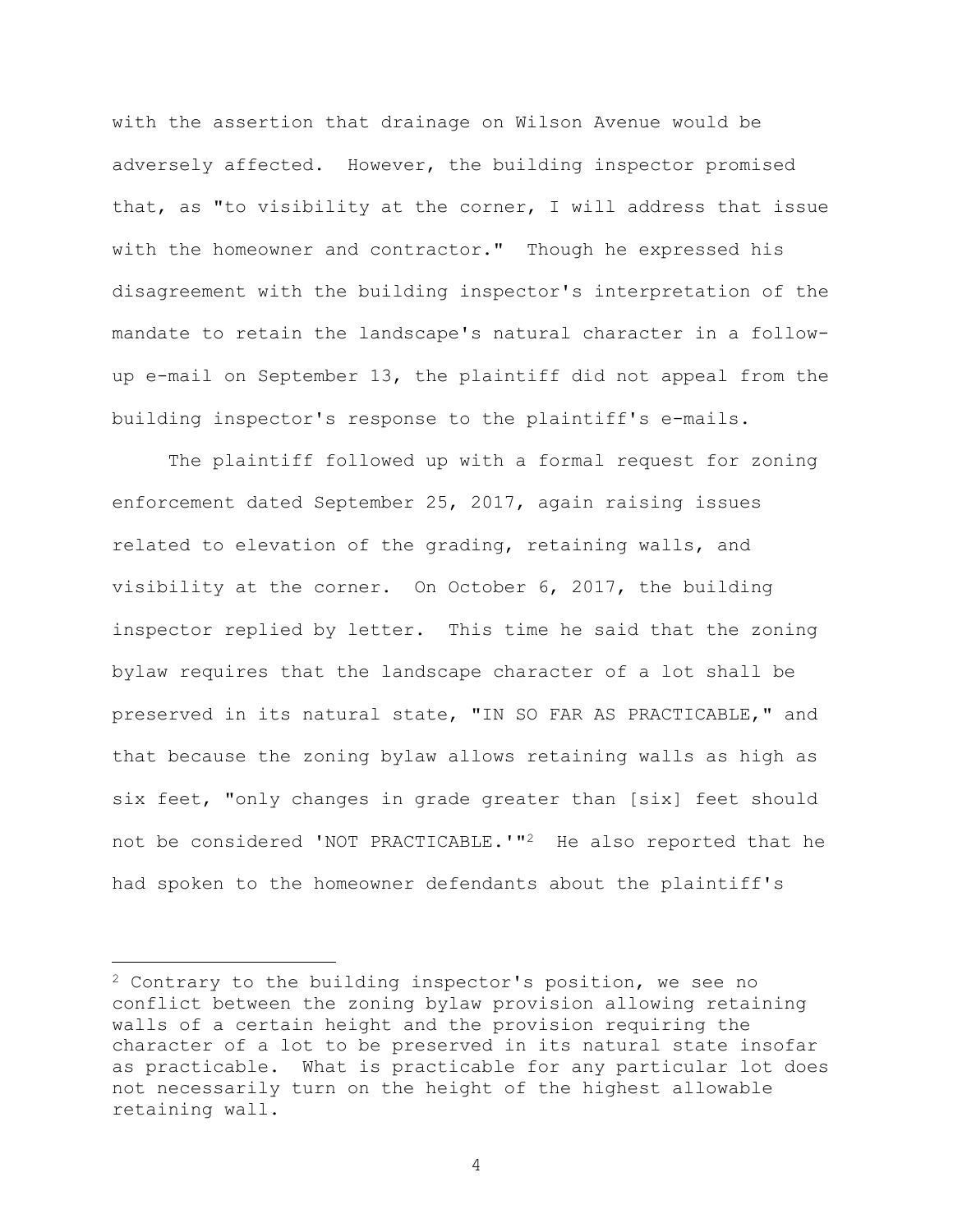concerns, and they "have agreed to bring the rocks and soil back away from the corner so as to comply with" the corner visibility provision of the bylaw. The building inspector's letter invited the plaintiff to contact his office with any questions, but did not inform the plaintiff of his right to appeal. The plaintiff did not appeal.

Thereafter, the building inspector marked the boundaries of the corner wall and on October 12, 2017, the homeowner defendants moved the rocks in accordance with the building inspector's marking. More site work continued through November 2017, and then resumed in May and June 2018.

Following additional e-mail communications with town officials in June 2018, the plaintiff, through his attorney, filed a second request for zoning enforcement on June 21, 2018. He complained about the dramatic change in grade over the past year and, specifically, that the property "sits much higher than it did before"; that construction of multiple retaining walls had been done without a building permit or special permit; and that the corner wall still violated the setback and height requirements of the bylaw. The building inspector denied the request, finding that there were no zoning violations at the property. The plaintiff appealed to the board, which affirmed the decision of the building inspector.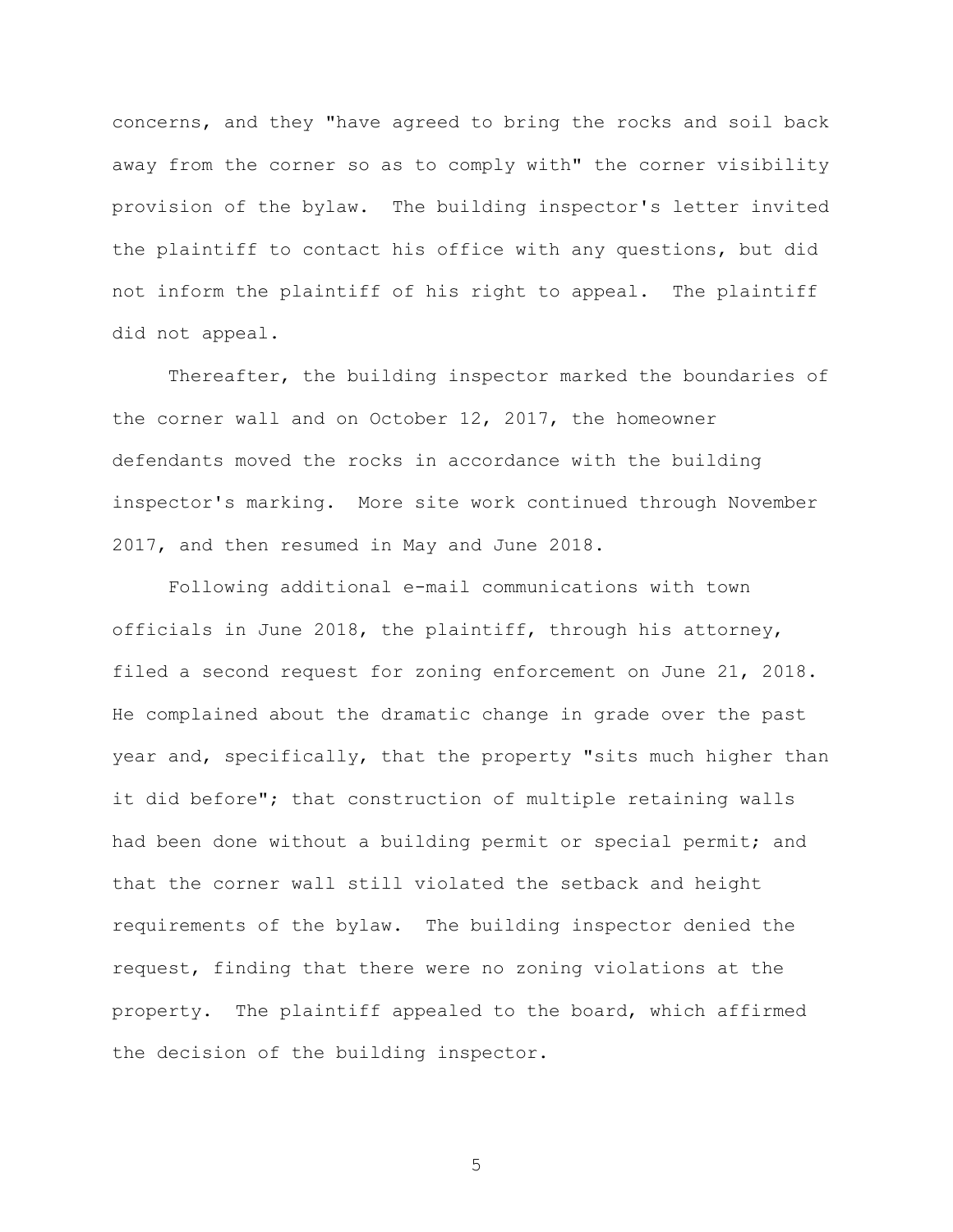On appeal to the Land Court, the judge concluded that because the plaintiff's grading and corner visibility concerns were raised in his first zoning enforcement request and the plaintiff did not appeal from the building inspector's October 6, 2017 decision, the board and the court both lacked jurisdiction to entertain the plaintiff's second request on those same issues, and ordered that the board's decision be annulled. Because the retaining walls were unpermitted and were not shown on the site plan submitted with the building permit application, however, the judge concluded that the court had jurisdiction to hear that issue and remanded to the board with instructions to reverse the denial of the plaintiff's request for enforcement related to the retaining walls. The plaintiff moved to amend the judgment, arguing that the judge had erred in declining to exercise jurisdiction over the corner visibility and grading issues. The motion was denied, and the plaintiff appealed.

Discussion. "Summary judgment is appropriate when, 'viewing the evidence in the light most favorable to the nonmoving party, all material facts have been established and the moving party is entitled to a judgment as a matter of law.'" Regis College v. Weston, 462 Mass. 280, 284 (2012), quoting Augat, Inc. v. Liberty Mut. Ins. Co., 410 Mass. 117, 120 (1991). The plaintiff contends that the judge erred in granting summary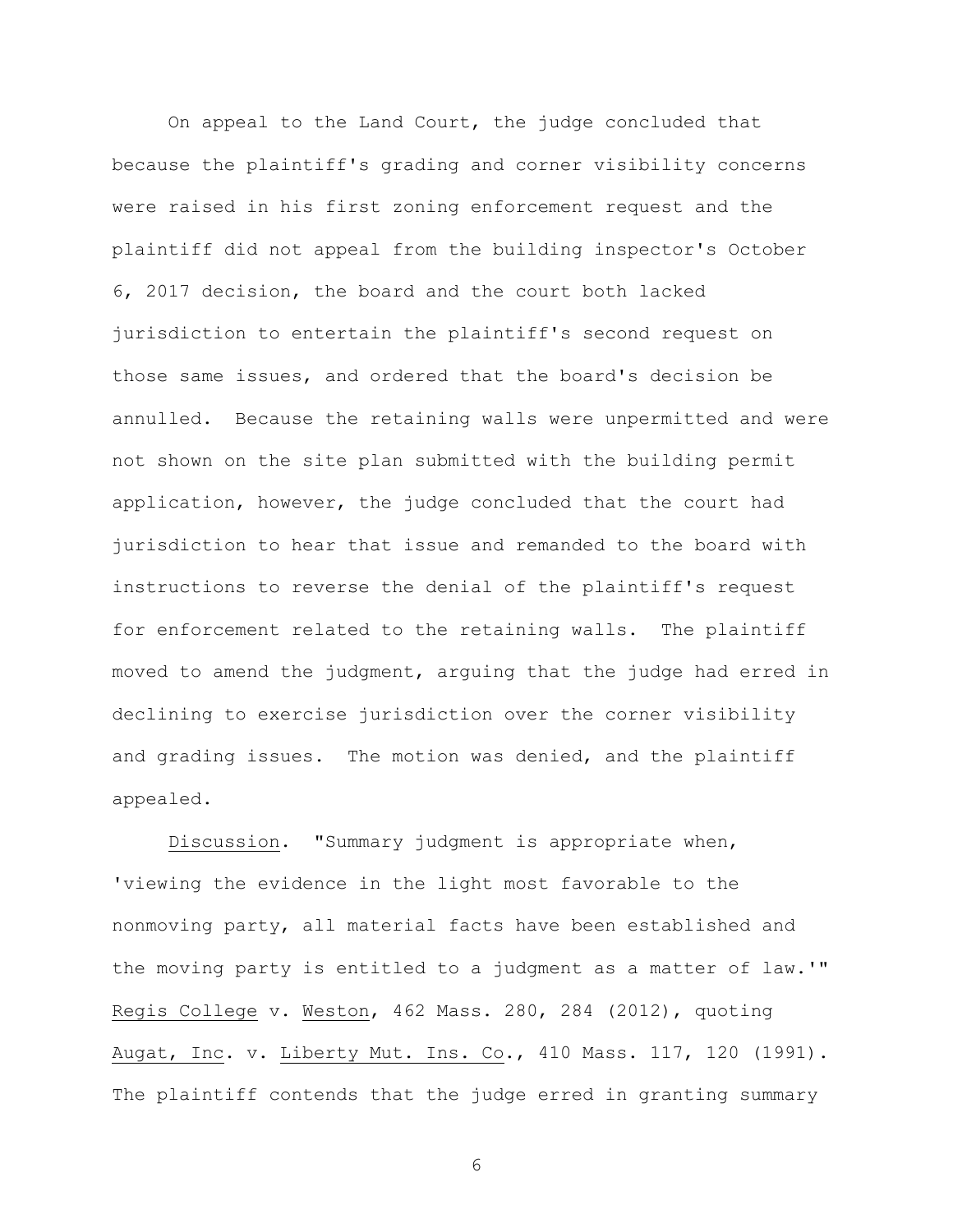judgment in favor of the defendants, because genuine issues of material fact concerning changed circumstances between his first and second requests for enforcement precluded a determination that he had waived his ability to pursue claims concerning corner visibility and grading. "We review a grant of summary judgment de novo." Regis College, supra.

Section 5.02(G) of the bylaw provides that "[t]he landscape character of a lot shall be preserved in its natural state, insofar as practicable, by minimizing tree and soil removal or filling, and any grade changes shall be in keeping with the general characteristics and appearance of neighboring areas."<sup>3</sup> In addition, pursuant to  $\frac{1}{2}$  5.02(E)(2) of the bylaw, entitled "Traffic Visibility at Corner," no structure or obstruction between a height of three and seven feet above the curb may be erected within twenty-five feet from the point of intersection of intersecting streets.

<sup>&</sup>lt;sup>3</sup> The building inspector is charged with ensuring compliance with each provision of the zoning bylaw and only upon "finding that all . . . provisions set forth in this bylaw . . . have been met in regard to . . . alteration . . . of a . . . lot, the [b]uilding [i]nspector shall grant a permit for the same." The site plan submitted with the application for the building permit for a "[n]ew [two] story modular home" showed that the building inspector would have to approve the proposed elevation changes. The record does not show whether the building inspector specifically did so. The plaintiff did not appeal from the grant of the building permit, and there is no suggestion from the defendants that he should have. Compare Gallivan v. Zoning Bd. of Appeals of Wellesley, 71 Mass. App. Ct. 850, 851 (2008).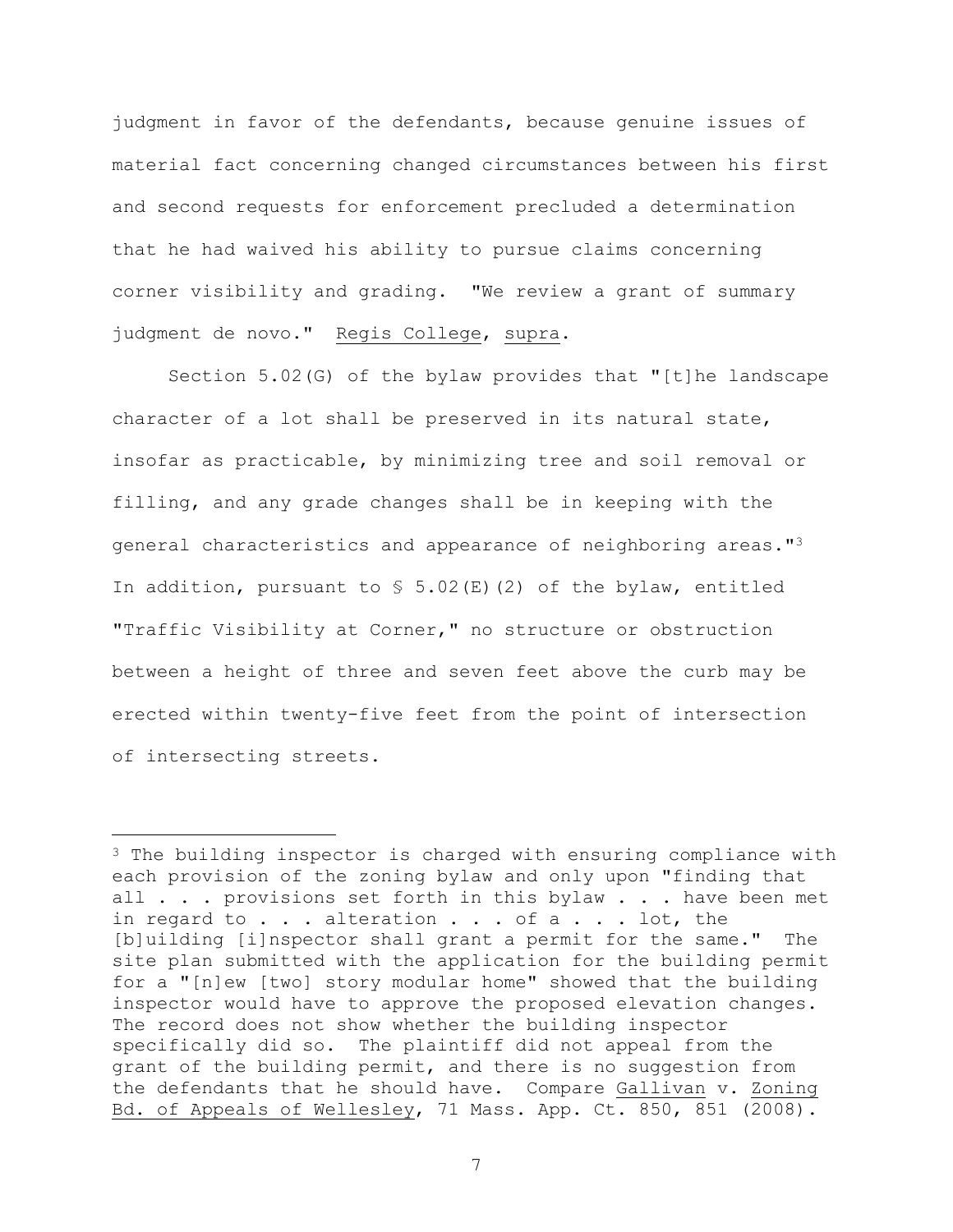The building inspector's October 6, 2017 written response to the plaintiff's formal written request to enforce these sections of the zoning bylaw stated that the wall would be moved back to comply with the corner visibility section of the bylaw; he otherwise took no action, communicating that because the local bylaw allowed walls as high as six feet<sup>4</sup> in front yards, only changes in grade greater than six feet would be considered with respect to whether it was practicable to preserve the landscape character of the lot. This was an appealable decision from which the plaintiff did not appeal.<sup>5</sup>

"Once someone has requested enforcement by the building inspector, he or she is subject to strict statutory deadlines with regard to any appeals." Barkan v. Zoning Bd. of Appeals of Truro, 95 Mass App. Ct. 378, 385 (2019), citing G. L. c. 40A, § 15. Even the plaintiff concedes that "with respect to the

<sup>&</sup>lt;sup>4</sup> In fact, § 5.02(J)(1) of the bylaw limits retaining walls to five feet in front yards, measured from the highest point of the retaining wall above the mean original grade of the ground undisturbed adjoining the retaining wall before construction was commenced.

<sup>5</sup> We have recently held that, notwithstanding that the communication from a building inspector denying a request for enforcement invites the complainant to contact the department and does not explicitly inform him of a right to appeal, if the letter provides adequate notice that the zoning enforcement officer is refusing an enforcement request, the thirty-day appeal period commences. Fisher v. Presti Family Ltd. Partnership, 100 Mass. App. Ct. 234, 242 (2021). Thus, at the very least, the building inspector's October 6, 2017 letter declining the plaintiff's formal request to enforce the zoning bylaw was an appealable decision.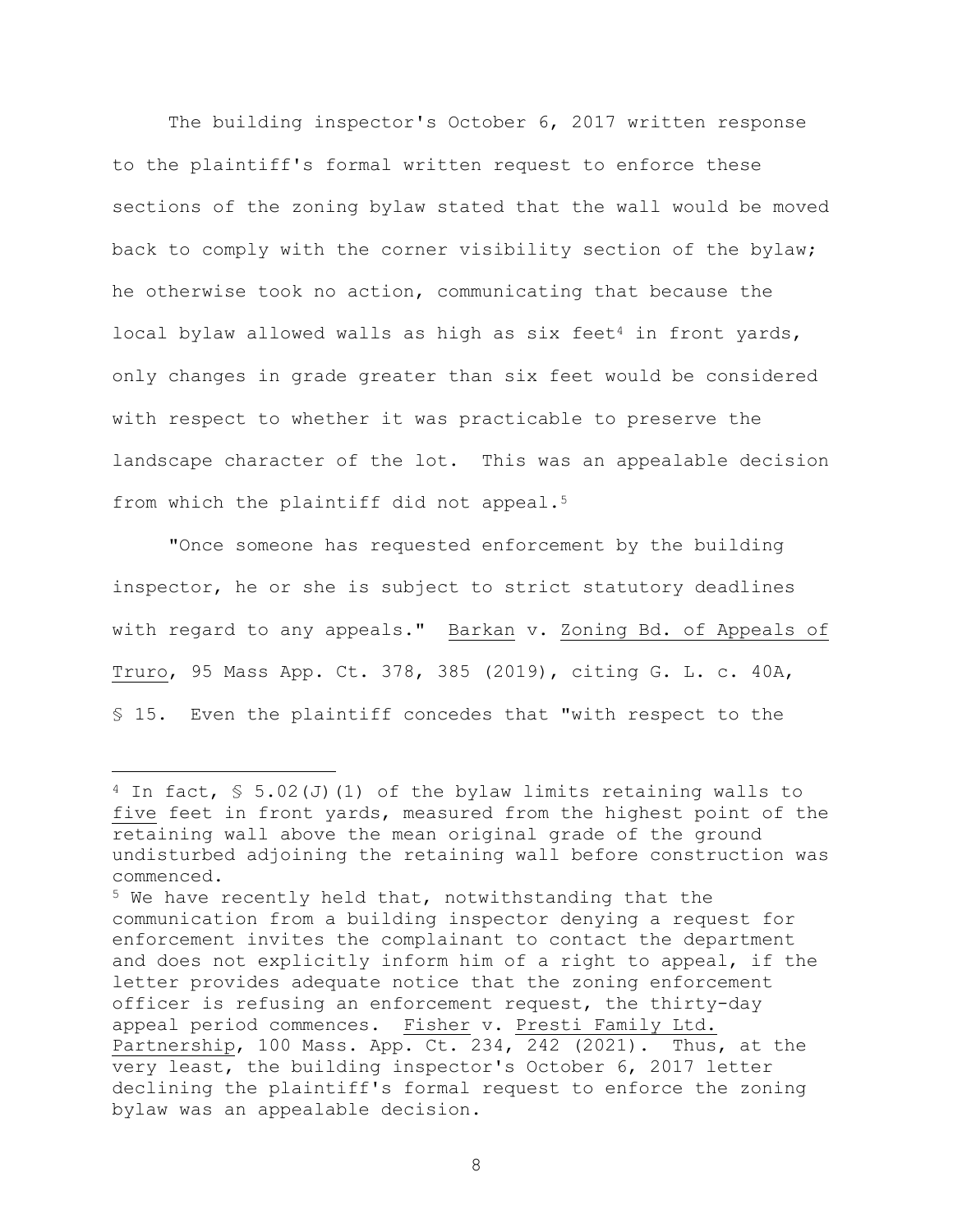landscape and grade changes made by the [d]efendants before the [p]laintiff's first enforcement request, the [p]laintiff likely did waive any further challenges to those same conditions by not appealing the [b]uilding [i]nspector's refusal to order that they be changed."

The plaintiff contends, however, that the substantial additional work completed after the plaintiff's first request for enforcement -- much of which was not shown on the site plan that accompanied the application for a building permit and was not the subject of a separate building permit<sup>6</sup>  $-$  created significant changed circumstances allowing the plaintiff to make another enforcement request.<sup>7</sup> These changes were detailed in an

<sup>6</sup> The Land Court judge rejected the homeowner defendants' claim that their original building permit application included reference to retaining walls; the judge concluded that the record showed that the retaining walls had not been constructed at the time of the first enforcement request, they were not included in the original building permit application, and they were constructed without the benefit of a building permit. The judge concluded that the plaintiff's challenge to the retaining walls fell within the second exception described in Connors v. Annino, 460 Mass. 790, 797-798 (2011), and the board erred in concluding that the retaining walls did not violate the bylaw. The defendants did not appeal from this portion of the judge's decision.

 $7$  In Fisher, 100 Mass. App. Ct. at 244, we concluded that an aggrieved person is not precluded from bringing successive requests for zoning enforcement challenging ongoing uses of property. We said this "makes sense because uses of real property may evolve or change over time, an aggrieved person may not know of the precise contours, extent, or even existence of all uses of property at the same point in time, and because towns have an ongoing interest in the use of property within their boundaries." Id. We need not decide whether this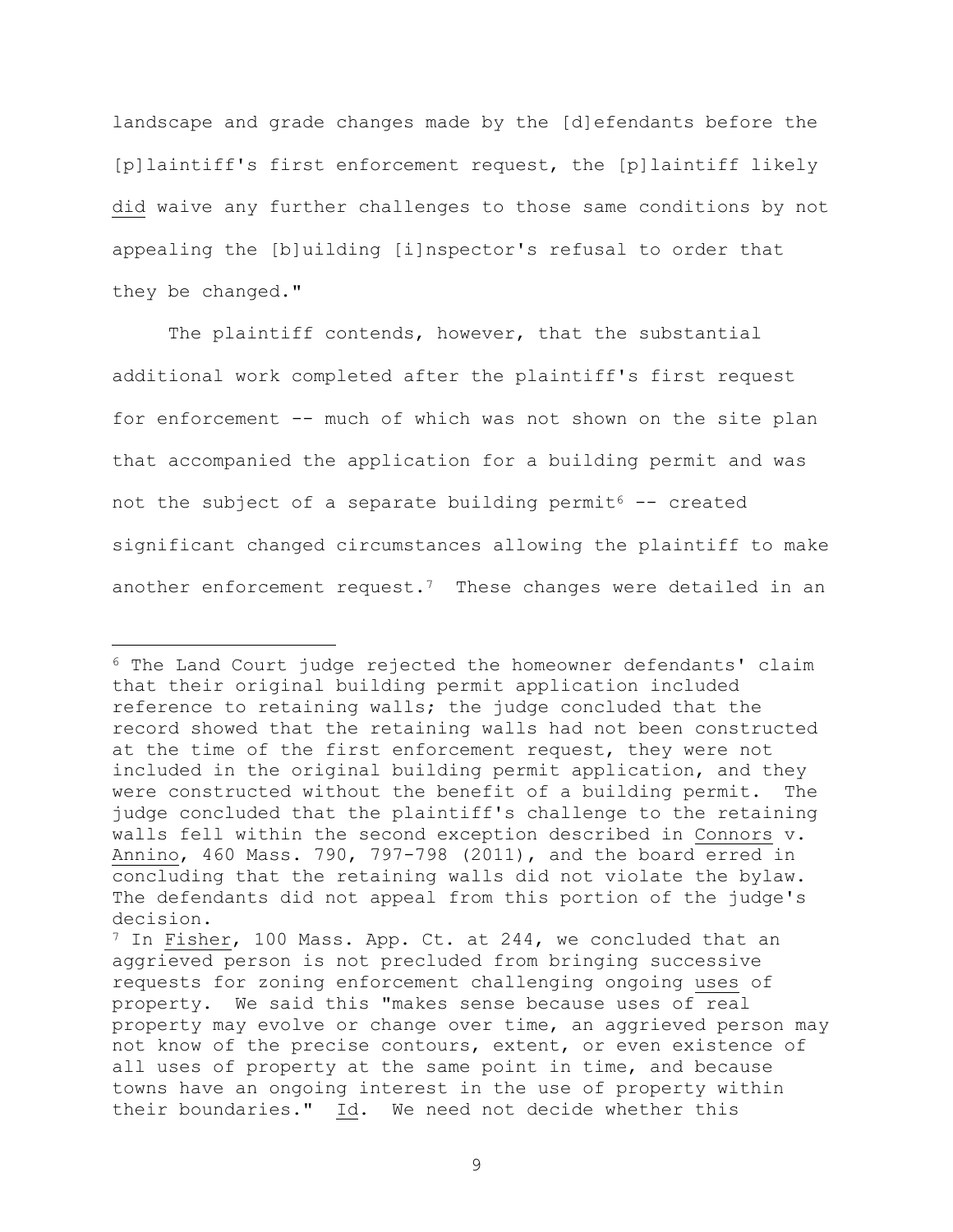affidavit of defendant Pocase. The additional work included: completing the "temporary" wall along the "higher" section of Wilson Road; removing 300 yards of fill from the property; creating tiered walls to accommodate the driveway; moving the retaining wall out to the property line along Wilson Avenue (closer to the plaintiff's property) to hold fill to level up to the rest of the property in order to "reclaim" a four-foot strip of land along that 84-foot boundary; creating a corner wall at the Wilson Avenue and Wilson Road intersection using a single tier of rocks eighteen to twenty-four inches tall; creating a higher front section of wall along Wilson Road out of original large rocks which were moved forward to the property line along Wilson Road; excavating the soil at the property line by two to three feet and then building up two to three feet above the grade of Wilson Road; placing a single line of rocks along the Linda Lane property edge; installing a two to three-foot high wall along the lower section of the property line with Wilson Road; spreading the remaining fill, ultimately creating a two to

analysis applies not only to use violations, but also to successive requests for zoning enforcement addressing a requirement that the natural contours of property be maintained as much as practicable because here, there were such significant changes to the site following the first enforcement request, that we conclude that the second request was proper in any event. Even in instances where successive challenges (for example, of a building permit) are prohibited, see Connors, 460 Mass. at 797-798, where work proceeds without the proper building permits, an enforcement request is proper. Id.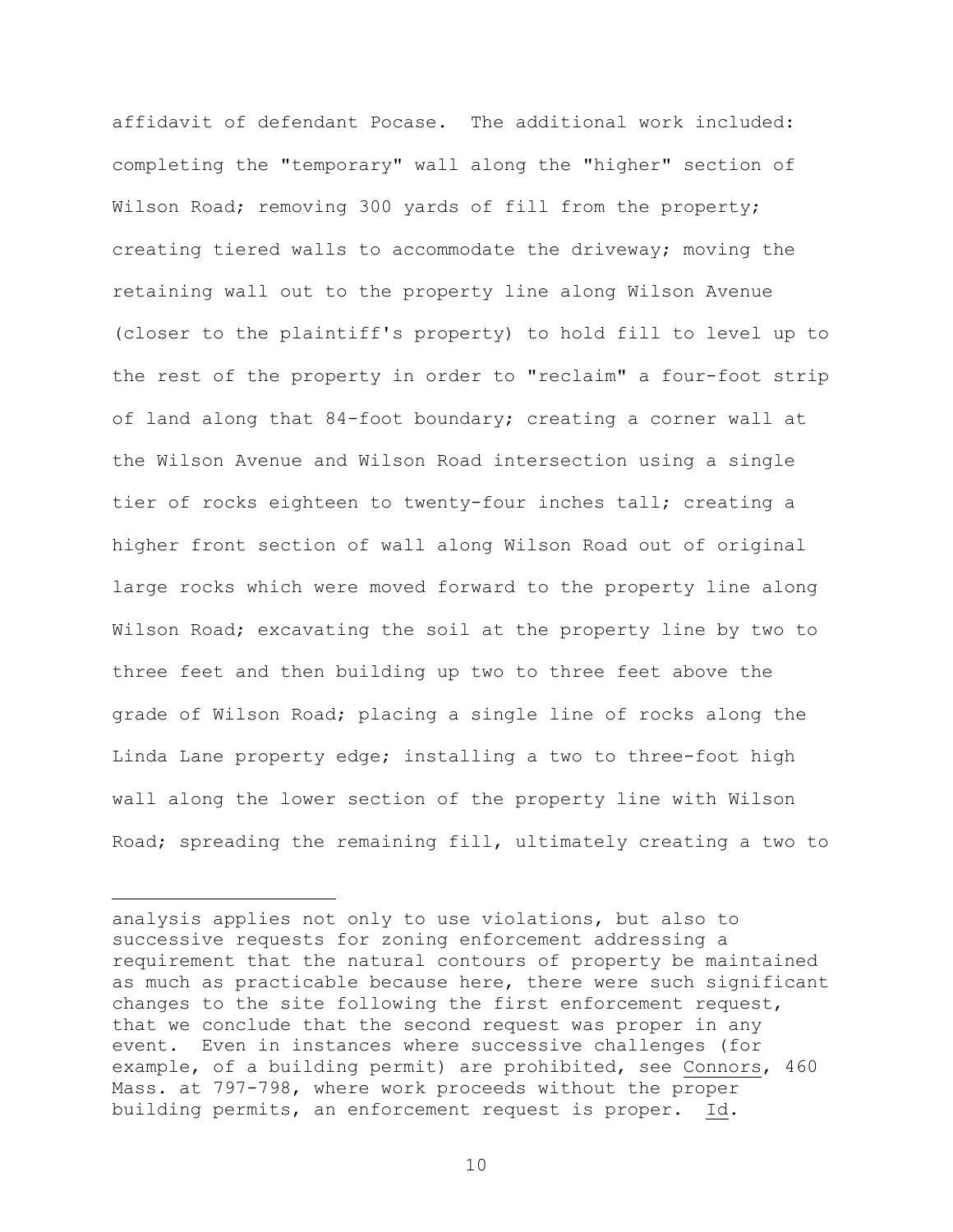three-foot increase in elevation at the corner of Wilson Road and Wilson Avenue; and creating tiers around the property "[t]o make the finished grade functional." The plaintiff also presented expert deposition testimony that, in some places, the retaining walls exceeded the five-foot limit contained in the bylaw. Although this evidence was challenged by plans submitted by the defendants' expert, on summary judgment, the facts must be viewed in favor of the non-moving party. See Regis College, 462 Mass. at 284.

Aside from the end grade at the property lines, these multiple additional changes, many including tiered grade changes, were not shown on the site plan that accompanied the application for a building permit. These extensive changes went far beyond any minor variation from the original plans. In these circumstances, we conclude that even if, when the plaintiff first sought to have the zoning bylaw enforced, he could have discovered the change in the finished grade at the abutting ways, he could not have discovered the defendants' plan to build the multiple tiers on the property and multiple unpermitted retaining walls. We cannot say on this record that these changes did not bear on whether the lot was preserved in its natural state insofar as practicable or whether grade changes were in keeping with the general characteristics and appearance of neighboring areas. We conclude, therefore, that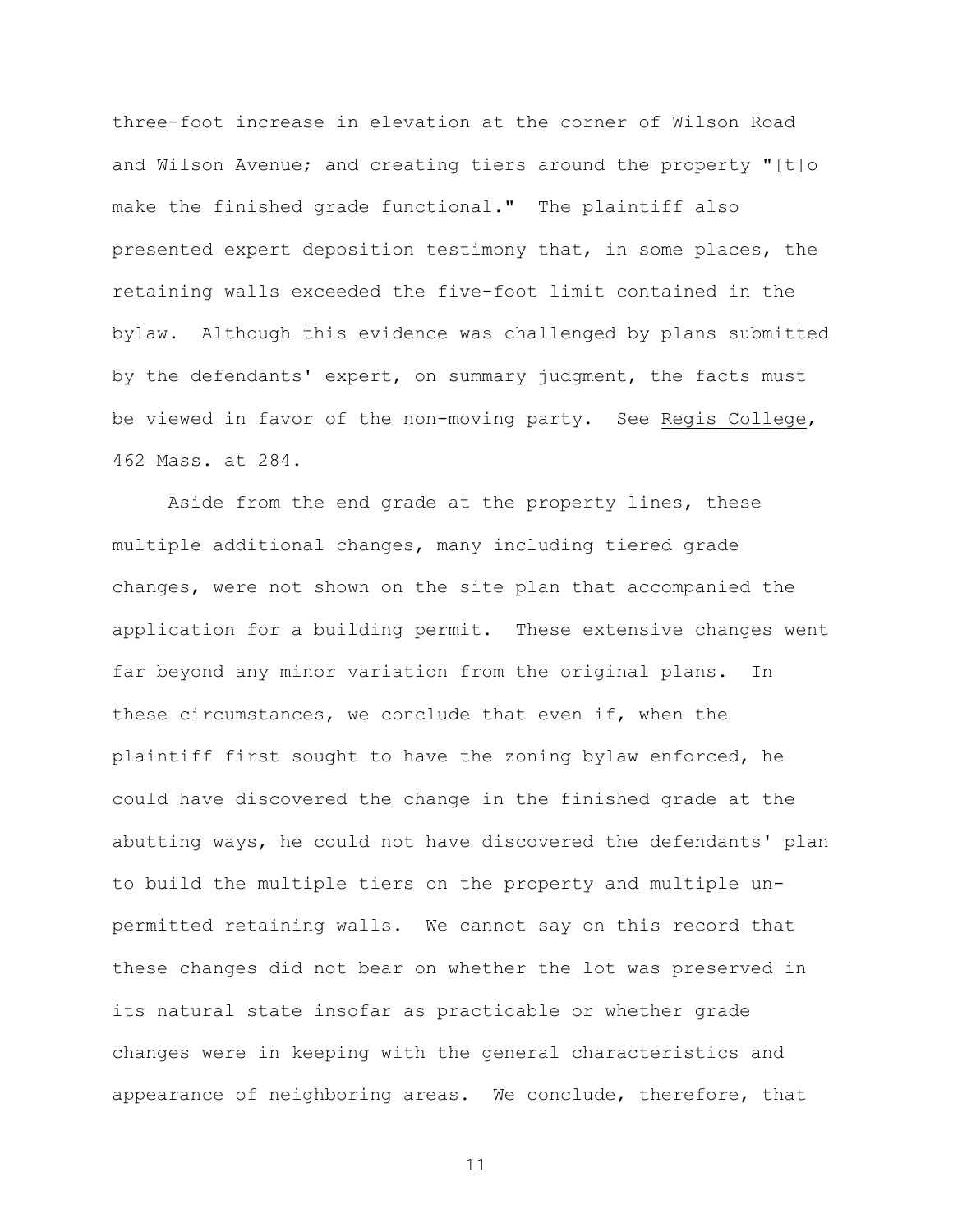the judge erred in deciding that the board and the Land Court lacked jurisdiction over the plaintiff's second enforcement request insofar as alterations made after the first request and not shown on the original site plan created changed circumstances.

Corner visibility. Following the plaintiff's first enforcement request, the building inspector ordered the private defendants to move the wall, which they purportedly did in October 2017. In his second enforcement request, the plaintiff claimed that, nonetheless, the structure continued to violate the corner visibility rule. The judge concluded that failure to appeal from the building inspector's first decision meant that the board and the judge lacked jurisdiction to consider the second enforcement request. We disagree. On October 6, 2017, the building inspector reported in writing to the plaintiff that he had ordered the plaintiff to move the structure to comply with the corner visibility section of the bylaw. The plaintiff was entitled to rely on the building inspector's representation, which indicated that the plaintiff had nothing to appeal because the building inspector had ordered compliance with the bylaw. We discern no impediment in the statutory scheme that prevents the plaintiff from filing a second enforcement request alleging that the new placement of the wall also violates the corner